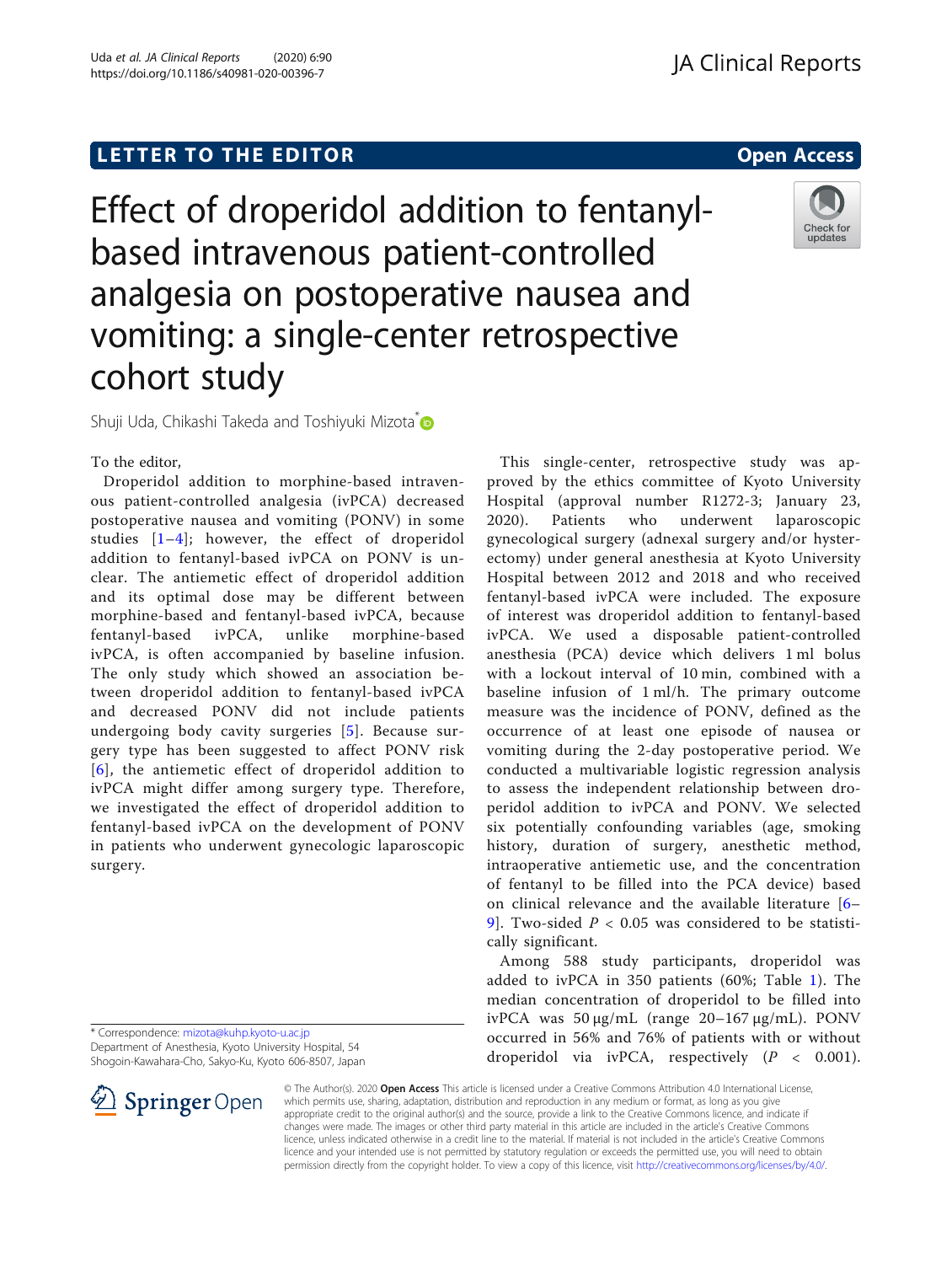<span id="page-1-0"></span>

|                                                           | All patients<br>$(n = 588)$ | Without droperidol<br>$(n = 238)$ | With droperidol<br>$(n = 350)$ | P value |
|-----------------------------------------------------------|-----------------------------|-----------------------------------|--------------------------------|---------|
| Age (years)                                               | 46 [38-58]                  | 49 [40-61]                        | 45 [37-55]                     | < 0.001 |
| BMI ( $kg/m2$ )                                           | 21.5 [19.5-24.2]            | 21.5 [19.5-24.3]                  | 21.6 [19.5-23.8]               | 0.794   |
| Ever smoker                                               | 147 (25%)                   | 66 (28%)                          | 81 (23%)                       | 0.207   |
| ASA-PS (1/1E/2/2E/3/missing)                              | 301/8/263/3/11/2            | 99/2/125/1/9/2                    | 202/6/138/2/2/0                | < 0.001 |
| Malignancy                                                | 189 (32%)                   | 69 (29%)                          | 120 (34%)                      | 0.177   |
| Duration of surgery (min)                                 | 212 [147-312]               | 202 [152-289]                     | 214 [147-322]                  | 0.417   |
| Concentration of fentanyl to be filled into ivPCA (µq/mL) | 25 [20-25]                  | 25 [20-25]                        | 20 [20-25]                     | 0.108   |
| Total intraoperative fentanyl dose (µg)                   | 250 [150-300]               | 250 [150-300]                     | 250 [150-300]                  | 0.380   |
| Intraoperative antiemetic use                             | 275 (47%)                   | 80 (34%)                          | 195 (56%)                      | < 0.001 |
| Blood loss (mL)                                           | 25 [0-110]                  | 25 [0-110]                        | 25 [0-104]                     | 0.973   |
| Total intravenous anesthesia                              | 95 (16%)                    | 45 (19%)                          | 50 (14%)                       | 0.135   |
|                                                           |                             |                                   |                                |         |

Continuous variables were presented as medians [interquartile range] and compared using the Mann-Whitney U test. Categorical variables were presented as numbers (percentage) and compared using the Pearson chi-square test or Fisher exact test, as appropriate. BMI body mass index, ASA-PS American Society of Anesthesiologists physical status classification, ivPCA intravenous patient-controlled analgesia

Multivariable logistic regression analysis revealed that droperidol addition to fentanyl-based ivPCA was independently associated with decreased PONV (adjusted odds ratio 0.383, 95% confidence interval 0.260–0.563,  $P < 0.001$ ; Table 2). The extrapyramidal symptoms were present in 0.9% of the patients who received droperidol via ivPCA.

Our study included patients who underwent laparoscopic gynecological surgery, which was not included in the previous study [\[5](#page-2-0)] and still showed a significant association between droperidol administration via ivPCA and a reduction in PONV incidence. Based on the results of our study, the extrapyramidal symptoms are considered a rare problem in the patients who received droperidol via ivPCA. In conclusion, droperidol addition to fentanyl-based ivPCA may reduce PONV in patients who underwent laparoscopic gynecological surgery.

Table 2 Multivariable logistic regression analysis assessing independent association between addition of droperidol to ivPCA and PONV

| Variable                                                         | Adjusted OR (95% CI)      | P value |
|------------------------------------------------------------------|---------------------------|---------|
| Addition of droperidol to ivPCA                                  | $0.383$ $(0.260 - 0.563)$ | < 0.001 |
| Age (per 1 year)                                                 | $0.991$ $(0.977 - 1.003)$ | 0.165   |
| Fver smoker                                                      | $0.600$ $(0.403 - 0.895)$ | 0.012   |
| Duration of surgery (per min)                                    | 1.000 (0.999-1.001)       | 0.833   |
| Intraoperative antiemetic use                                    | $0.976$ $(0.667 - 1.428)$ | 0.899   |
| Concentration of fentanyl to<br>be filled into ivPCA (per µg/mL) | $0.960(0.908 - 1.015)$    | 0.152   |
| Total intravenous anesthesia                                     | $0.513(0.316 - 0.831)$    | 0.007   |

ivPCA intravenous patient-controlled analgesia, PONV postoperative nausea and vomiting

#### Abbreviations

ivPCA: Intravenous patient-controlled analgesia; PCA: Patient-controlled anesthesia; PONV: Postoperative nausea and vomiting

#### Acknowledgements

We are grateful to Dr. Miho Hamada, Dr. Akiko Hirotsu, and Dr. Li Dong (Department of Anesthesia, Kyoto University Hospital, Kyoto, Japan) for helpful comments and discussion for this study. We would like to thank Enago ([www.enago.jp](http://www.enago.jp/)) for the English language review.

## Authors' contributions

SU conceptualized and designed the study, collected the data, performed the statistical analysis, and drafted the manuscript. CT and TM helped with the statistical analysis and critically revised the manuscript. All authors read and approved the final manuscript.

#### Funding

This work was supported by the JSPS KAKENHI (grant number 20 K09242; TM, principle investigator).

#### Availability of data and materials

The datasets used and analyzed in this study are available from the corresponding author on reasonable request.

## Ethics approval and consent to participate

This study was approved by the ethics committee of Kyoto University Hospital (approval number R1272-3) and the requirement for informed consent was waived.

## Consent for publication

Not applicable.

#### Competing interests

The authors declare that they have no competing interests.

## Received: 24 September 2020 Revised: 6 October 2020

Accepted: 3 November 2020 Published online: 09 November 2020

#### References

- 1. Kuo YM, Tsou MY, Chang WK, Chan KH, Chang KY. To add or not to add? An empirical study on droperidol and intravenous patient-controlled analgesia. J Chin Med Assoc. 2012;75(5):227–33.
- 2. Klahsen AJ, O'Reilly D, McBride J, Ballantyne M, Parlow JL. Reduction of post-operative nausea and vomiting with the combination of morphine